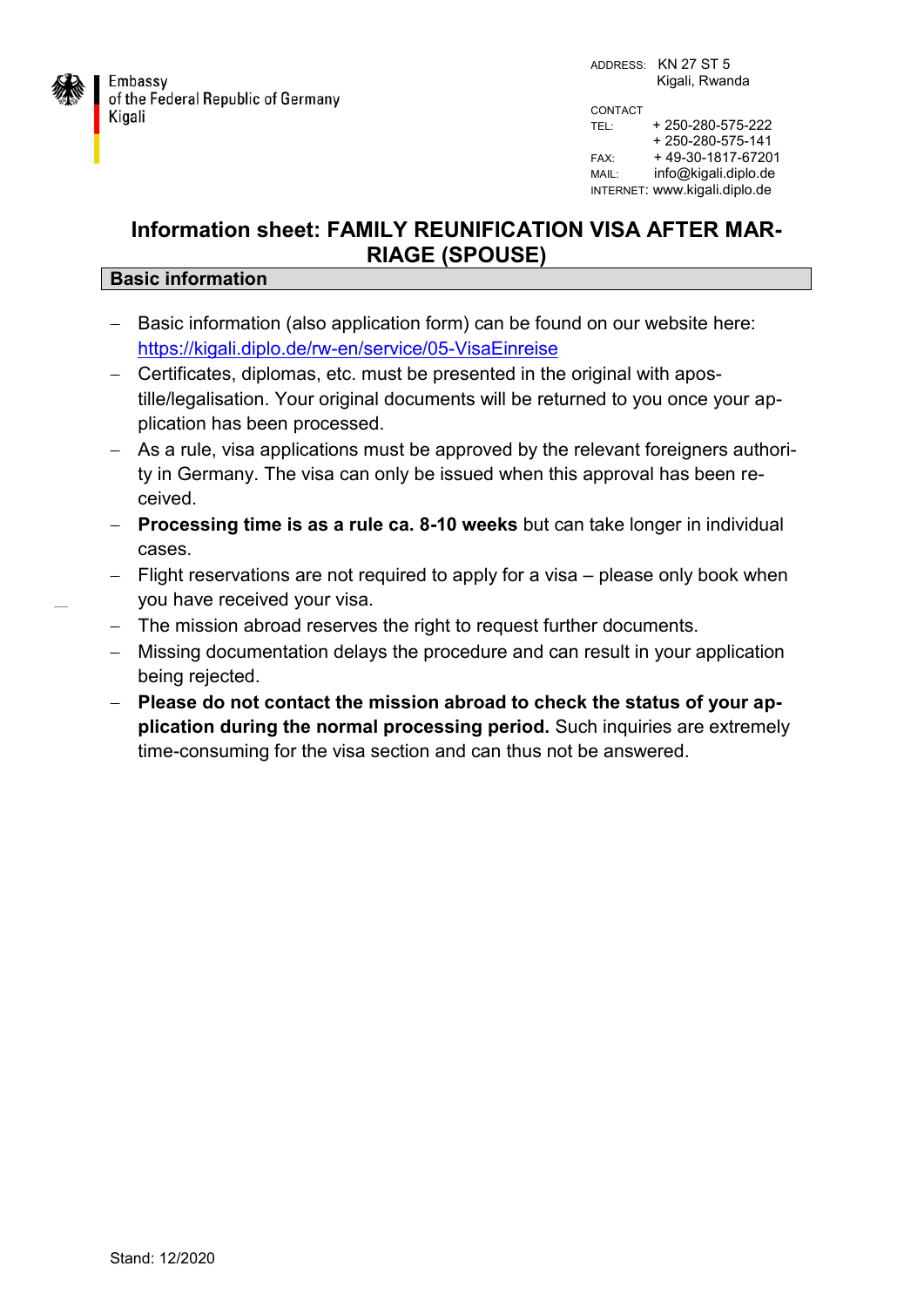## **Visa application checklist**

| The following documents are to be submitted personally at the Embassy after booking an ap-                   |                                                                                |                |
|--------------------------------------------------------------------------------------------------------------|--------------------------------------------------------------------------------|----------------|
| pointment. Please provide the documents in two identical piles in the following order:                       |                                                                                |                |
|                                                                                                              |                                                                                | <b>Missing</b> |
|                                                                                                              | Two (2) fully completed and signed application forms for "national visa"       |                |
|                                                                                                              | Where applicable, two (2) declarations fully completed and signed regard-      |                |
|                                                                                                              | ing contact details and power of attorney                                      |                |
|                                                                                                              | Two (2) copies of the passport of the spouse who lives in Germany              |                |
|                                                                                                              | Two (2) copies of the residence permit if spouse is not a German national      |                |
|                                                                                                              | Two (2) recent biometric passport photos (see specimen photos)                 |                |
|                                                                                                              | Valid passport (personally signed, valid for at least 6 months and with at     |                |
|                                                                                                              | least two (2) completely empty pages)                                          |                |
|                                                                                                              | Two (2) uncertified copies of the data page of your valid passport             |                |
|                                                                                                              | Original legalized birth certificate ("acte de naissance & jugement suppletif" |                |
|                                                                                                              | when birth before 2016) (please note: "attestation de naissance" is not ac-    |                |
|                                                                                                              | cepted) and two (2) copies                                                     |                |
|                                                                                                              | Original legalized original marriage certificate ("acte de mariage") and two   |                |
|                                                                                                              | $(2)$ copies                                                                   |                |
|                                                                                                              | Confirmation letter indication the address where the applicant will stay to-   |                |
|                                                                                                              | gether with spouse in Germany and one (1) copy                                 |                |
|                                                                                                              | Proof of knowledge of the German language (equivalent A1 level of Goethe       |                |
|                                                                                                              | Institute) and two (2) copies. The certificate must not be older than two      |                |
|                                                                                                              | years.                                                                         |                |
|                                                                                                              | If applicable: Original academic certificates and two (2) copies               |                |
|                                                                                                              | Proof of adequate health insurance cover (medical and travel insurance)        |                |
|                                                                                                              | and two (2) copies                                                             |                |
| If the spouse in Germany is not German national, EU citizen:                                                 |                                                                                |                |
|                                                                                                              | Tenancy contract and two (2) copies                                            |                |
|                                                                                                              | Proof of financial means: (two (2) copies)                                     |                |
|                                                                                                              | work contract,                                                                 |                |
|                                                                                                              | pay-slips of at least the last 3 months                                        |                |
|                                                                                                              | and bank statements of at least the last 3 months                              |                |
| Applicant of a nationality other than Rwandan                                                                |                                                                                |                |
| Proof of habitual abode by "residence permit/visa"                                                           |                                                                                |                |
| Fee                                                                                                          |                                                                                |                |
| Processing fee of 75 $\epsilon$ . Payable cash in RWF.                                                       |                                                                                |                |
| <b>Completeness of application</b>                                                                           |                                                                                |                |
| The application is complete: $\Box$ Yes<br>$\Box$ No, the information/documents indicated above are lacking. |                                                                                |                |